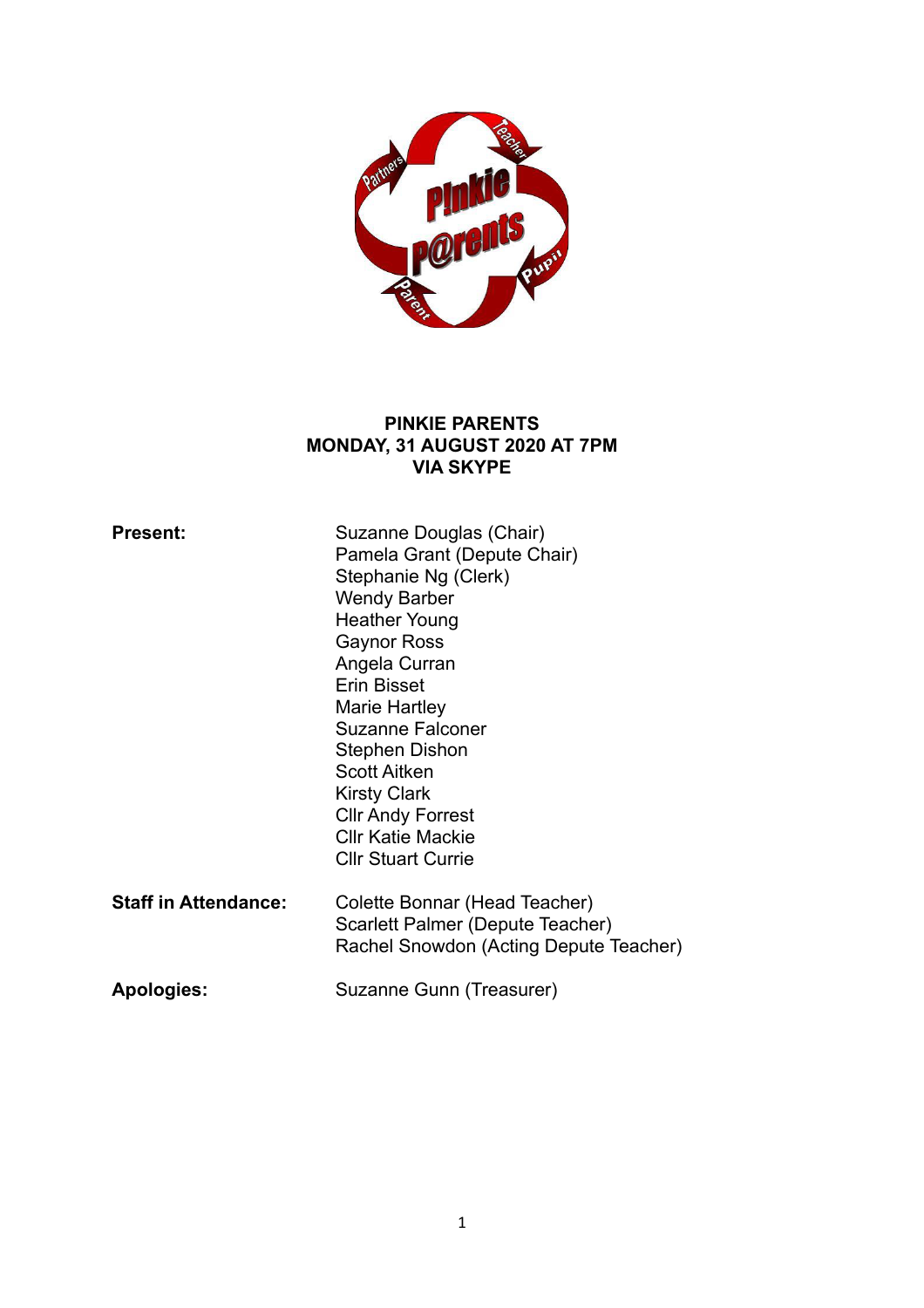# **1. Welcome and Apologies**

1.1 Suzanne welcomed everyone to the meeting and apologies above, were noted.

# **2. Matters Arising**

2.1 Parking is still an issue around the school, particularly in Park Lane. Before the lockdown period, P6 had started a campaign to help make people aware of this issue, but then it obviously came to a stop.

Therefore, it is important to keep this issue in the agenda and to keep on top of it.

 2.1a Councillor Stuart Currie will email Transportation to set up a meeting, via Skype, to discuss this. (**Action: Stuart**).

2.1b Parents and carers are encouraged to walk to school where possible.

2.2 Pinkie Parents are still unsure on what the money raised by the P3 Christmas Fair will be spent on. Mrs Dixon has kept the same class as last school year, so this matter will be addressed in due course.

2.3 The science lab was changed into a classroom during the lockdown period to help with the class "bubbles" and to utilise the space the school has as best as possible.

 2.3a At the moment, as movement around the school is kept to a minimum and the equipment not able to be touched, it is not possible to re-open it.

 2.3b After normality resumes the science lab can re-launched as it is important we do not lose it.

2.3c Keep on Matters Arising

2.4 At the moment, as visitors are being kept to an absolute minimum, no volunteers are allowed in to help out with the library.

# **3. Head Teacher's Report**

3.1 Mrs Bonnar provided her report and updated the meeting on a number of issues.

3.2 Mrs Bonnar expressed her thanks to everybody for their patience and also to Suzanne for continuing her role as Chair of Pinkie Parents. Mrs Bonnar felt very supported by the local authority over these difficult few months. She also wanted to say a big thank you to all the staff at Pinkie.

3.3 The lockdown period and running the hub has enabled everyone to return in a solution based way and now it is time to build on what was learnt over that time.

3.4 There is a list of frequently asked questions from the authority which gets updated all the time. When new guidelines and information comes through from the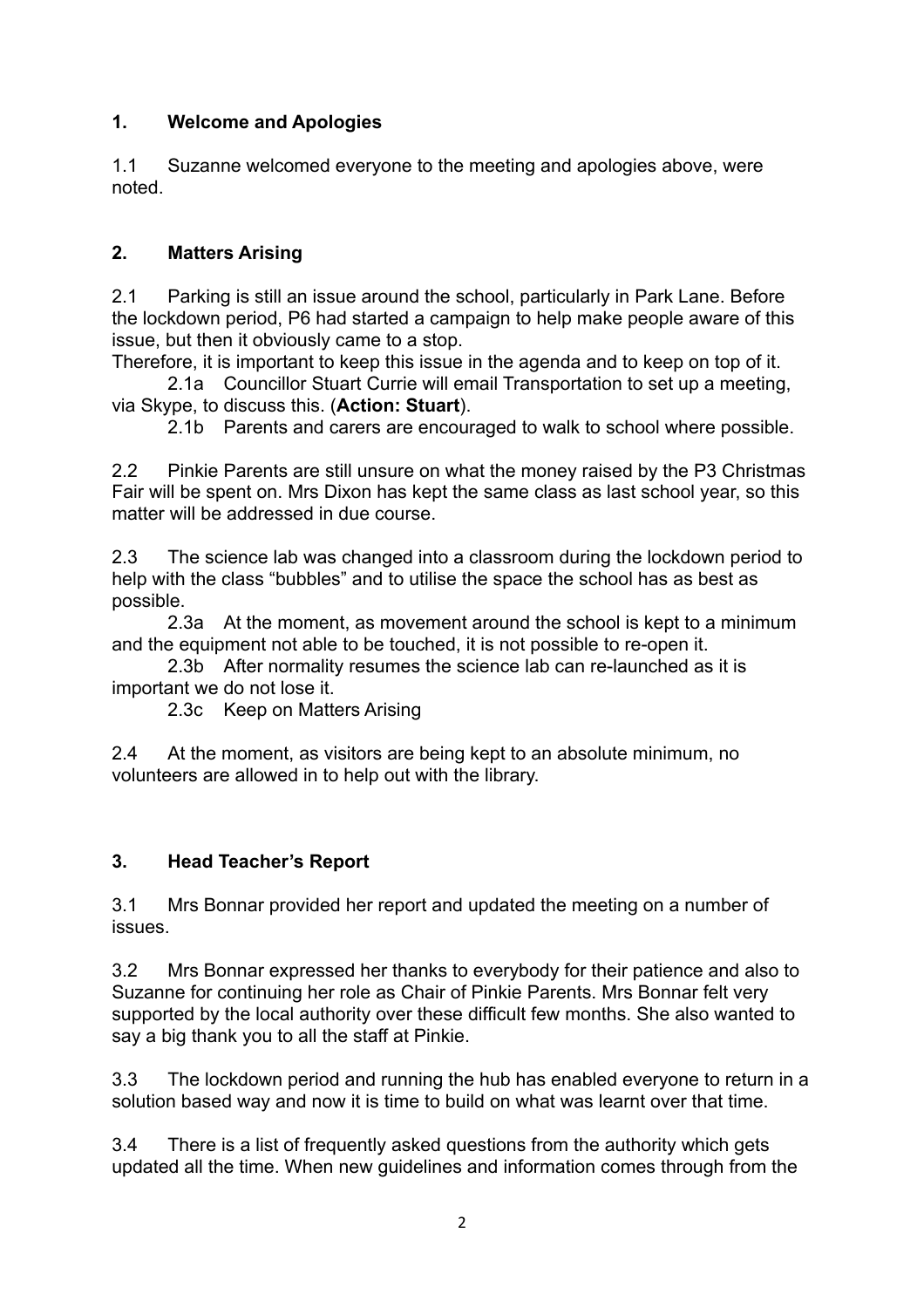Scottish Government and NHS, these will then will be added to the FAQ's and communicated to parents and carers, for example the recent letters sent out about cold symptoms.

## **Attainment**

3.5 The school is tracking the children's progress and attainment through an online SEEMIS (Scottish Education Management Information System), which is a new system that will be used throughout the year. A report will then be generated at the end of the year through this system. Staff training will be done on this.

 Pinkie was one of the pilot schools to use this system during the last school year, but due to the lockdown a SEEMIS report was unable to be generated so an "unabridged" progress report was created instead. The school therefore wasn't able to comment on level achieved, and this was what was instructed by the Scottish Government.

3.6 Attainment at the moment is not about "catching up" but about "where the child is now", as every child has had a different experience of lockdown and home learning. This lockdown experience, however, has taught everyone how unique each child is and how important it is to share any wider achievements.

## **Additional Support**

3.7 A nurturing approach is taking place for every child to reconnect and recover, as all their experiences will be different.

3.8 The school is supporting individual children and families and is available to offer any additional support for those who need it. The school is constantly monitoring the situation and the children to make sure that as a team they get it right.

### **Behaviour, Improving Relationships and Promoting a Positive Ethos**

3.9 This will be re-visited throughout the year as part of the School Improvement Plan.

### **Curriculum**

3.10 The first 3 - 4 weeks of school will be focusing on the basics, such as numeracy, literacy, health and well being, topic learning, as well getting back into the school routine.

### **Nursery**

3.11 The nursery is currently doing a 2 full day model (either Monday and Tuesday or Wednesday and Thursday) with alternate Fridays. This was the expectation given by the Scottish Government. This means the children will be eating their lunch at nursery.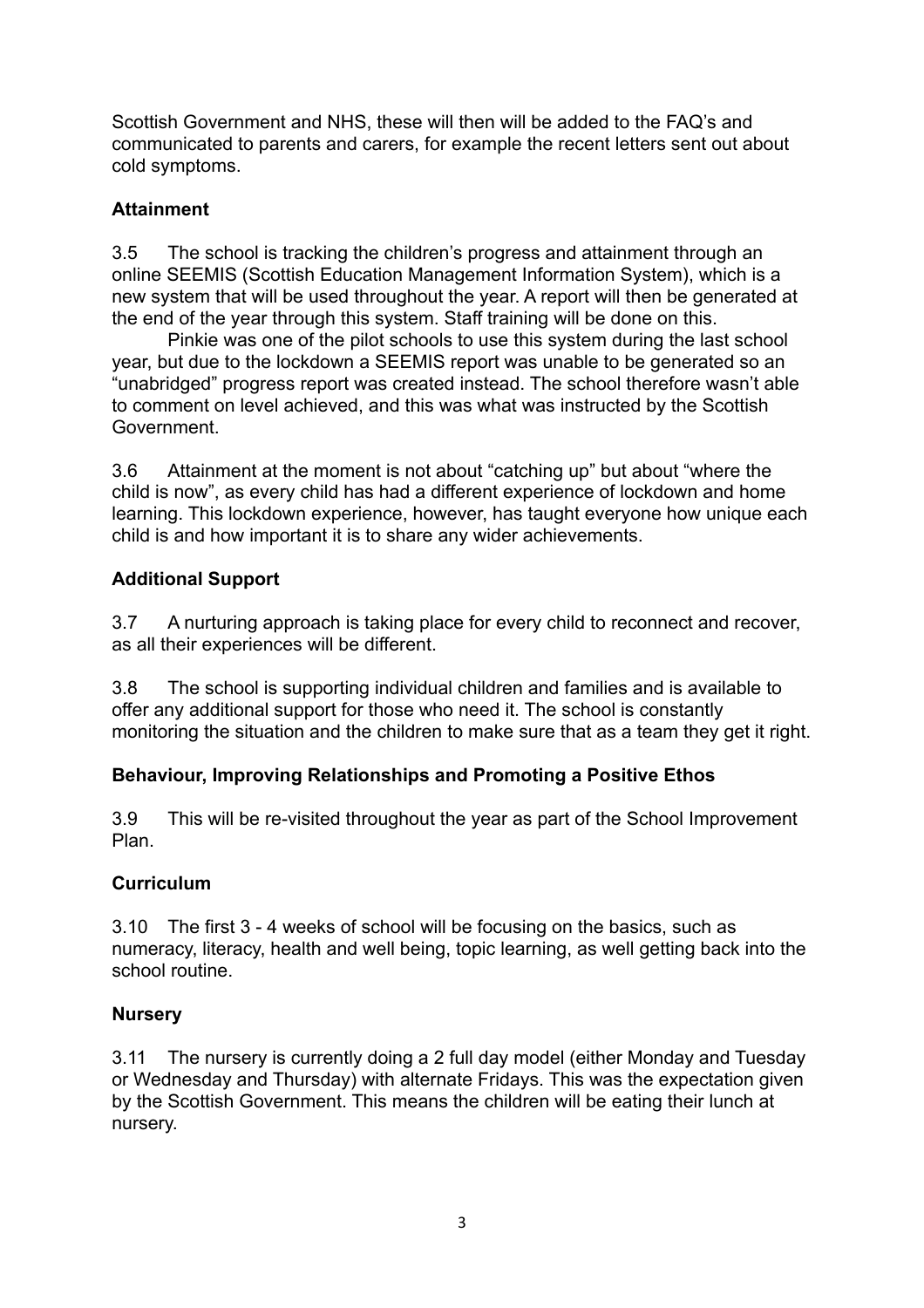## **Absences**

3.12 There have been many absences as people are following the guidelines.

3.13 The school will provide an overview of work for children who are absent from school due to self-isolation but who are well enough to carry on with school work.

3.14 If a child has a fever, new continuous cough or change in taste/smell the child and his/her siblings will not be allowed to attend school and will have to be tested for COVID and self-isolate.

3.15 Mrs Chisholm, one of the school's principal teachers, is working from home alongside teachers in school to oversee the blended learning approach and to make sure that class teachers are checking in with families.

3.16 The office staff are under a considerable amount of pressure dealing with the additional calls about absences.

# **Professional Learning**

3.17 Miss Palmer led an online professional learning session on resilience on 28th August. This will be rolled out throughout the school and Miss Palmer will provide more information on this.

3.18 School assemblies are still online and this is a great way for those at home to see what is going on at the school and to celebrate any wider achievements.

3.19 The schools EIS representative, Mrs Samson, has undertaken a level 2 health and Safety training linked to COVID. Everything that is in place at the school has been signed off by an EIS rep.

### **Health and Safety**

3.20 School is posting up new information and guidelines as and when they get it.

3.21 The school has a list of FAQ's and any question that comes into the school is checked against this list. If the answer isn't there it gets entered into the online SEEMIS and then it will get addressed by the experts in the authority.

3.22 Health and Safety is also about infection control and that is why there are bubbles within the classes and playground and that visitors to the school are minimised. Teachers also need to reduce contact with other classes and so the school timetable was majorly updated to reflect this.

3.23 The school cannot give out medical advice. Guidelines are that if child develops a new continuous cough, fever or change in taste/smell to phone NHS and book a COVID test.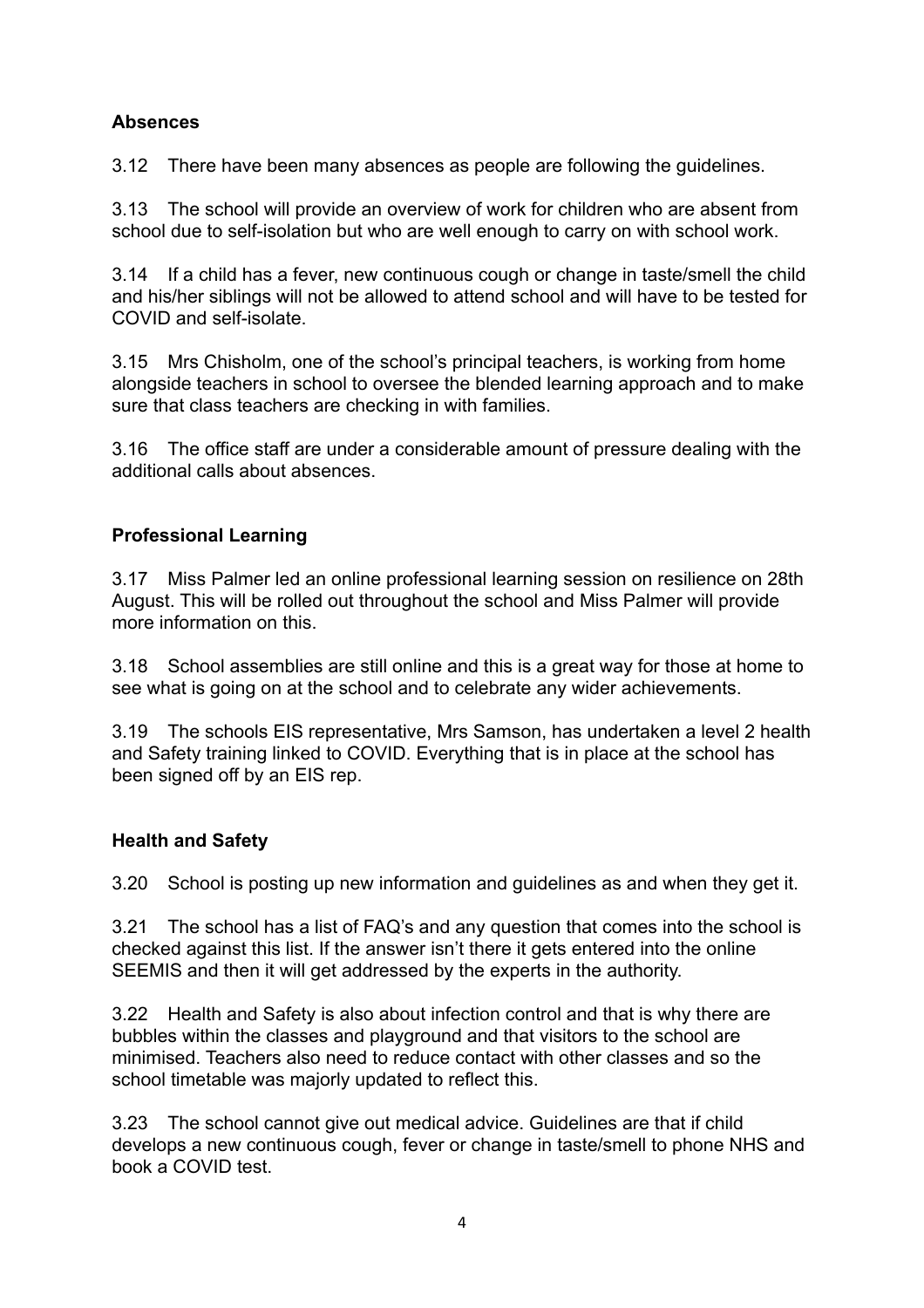3.24 If a child develops symptoms at school, the school will phone the parent/carer to come and pick up the child and any siblings.

3.25 If phoning the absence line, it's important to leave a reason for absence so the teachers know whether work is needed for the child or not.

3.26 Additional cleaning is taking place at the school. The cleaners come in at 930am and do enhanced cleaning on areas such as handrails, door handles etc as well as a constant cleaning cycle going on.

3.27 PPE is provided for staff if a 2 metre distance can't be kept between them and the child.

3.28 Hand sanitiser, hand wash, antibacterial spray etc is constantly being replenished. Children wash their hands as soon as they come into school in the morning and this has become part of the routine.

3.29 The children remain in "bubbles", so there are no nurture groups or extra groups taking place. Groups of children from inside the same class can be taken to other parts of the school, such as the science lab or music room which are both currently set up as additional classrooms.

### **Playground**

3.30 The playground is working really well with the bubbles, with each class taking out their own playground equipment.

3.31 Mrs Gordon and Mrs Hodge ( parent of a P5) did some painting on the playground a couple of Saturdays ago (things like car tracks, snakes and ladders etc). The P1's are currently using this part of the playground, but this will be rotated.

3.32 Maximum number of staff are outside in the playground as well to make sure the children are keeping within their bubbles.

3.33 The children are responding really well and showing great resilience.

### **Leadership**

3.34 Mrs Chisholm will be starting maternity leave on the 11th September. She is one of the Principal teachers, along with Mrs Dixon and part of the senior leadership team.

3.35 Her role will be spilt and the Acting Principal Teachers will be Miss Smillie, who will be taking on Play Development throughout the whole of the school, and Mr Drysdale who will be leading Digital Literacy and Technology. Mrs Dixon leads on the Maths and Numeracy Academy.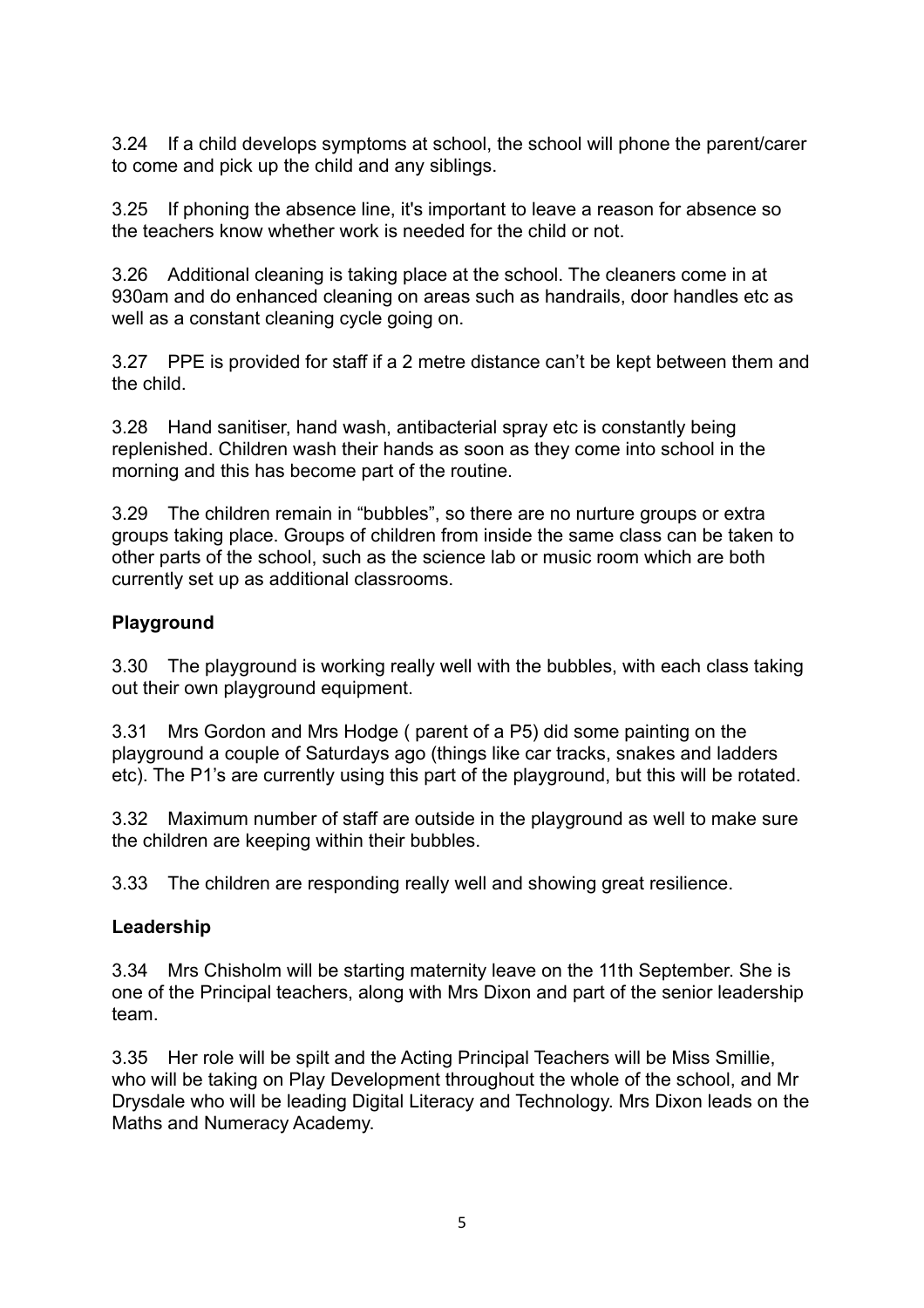3.36 "Leadership Time" takes up about 50mins during school time once per week, and so it isn't too disruptive for them or their classes.

## **Handbook**

3.37 The current handbook is out of date, and the Junior Leadership Team will lead on bringing it to life. They will also work on making a child friendly version of the School Improvement Plan.

3.38 Mrs Chisholm has worked on a parent friendly version of the School Improvement Plan, and once tweaked will be uploaded to the website.

### **Resources**

3.39 A Digital Inclusion Survey was sent out, and the results of these will go to the council and then reported back to the Scottish Government. This survey will let the school know what is needed, and trying to make learning from home as equitable for everyone as possible.

3.40 The school is also looking at the Blended Learning Model to make sure it is better than it was before.

3.41 Some teachers were updating more on Twitter than others, and this issue was raised during the staff meeting. It has taken some time to get the new teachers up and running, and as they are unable to use their own devices to upload to Twitter, the school has purchased more for them to use.

3.42 Pinkie Primary on Twitter now has 502 followers, which is amazing.

3.43 Tweets from Twitter also go onto the website, and this will be looked at to try and get the most out of them, and not doubling up. It's really important to get a good feel of what's going on at the school for the parents.

### **Staffing**

3.44 Mrs Chisholm will go on maternity leave on the 11th September.

3.45 There is a preferred candidate for the Senior EYP (early years practitioner) post which is just subject to employment checks.

3.46 Three new ASN auxiliaries have been appointed, and two more are needed so this has been re-advertised.

3.47 Connor, the music specialist, is leaving to begin teacher training.

3.48 Ann Marie from the nursery has retired, but will be returning to volunteer in the school garden.

3.49 Lots of new staff have started at the school, including three probationers.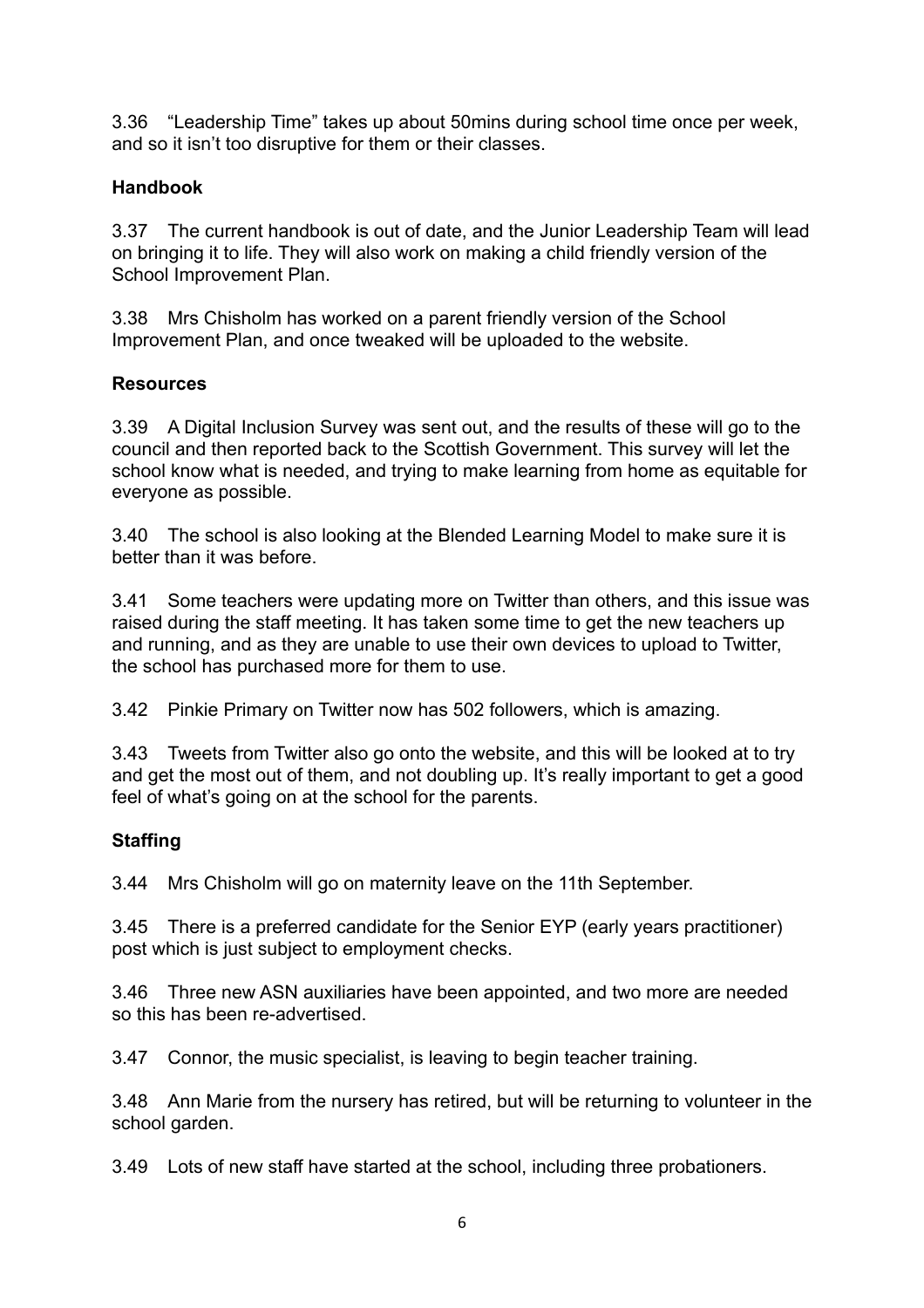### **Questions Raised**

#### Option to widen side entrance

3.50 The option is there to widen the entrance which is used for for P1,P2 and P3's if the current situation continues long term. There will be a cost involved, but safety is paramount.

#### Meet the Teacher

3.51 A class newsletter should have gone out from each class teacher. If there are any questions, email the school and the teachers will be happy to get back to you. It wasn't possible to do an online "Meet the Teacher", as not everyone would be able to access this.

#### Plastic water bottles with lunches

3.52 There have been concerns about the amount of plastic bottles which are being distributed with the school lunches. Mrs Bonnar has raised this issue on the SEEMIS and it will be looked into. There will be health and safety issues involved with having jugs of water and cups, for example making sure everything is properly cleaned. (**Action: Colette**)

#### Nursery Plans

3.53 A virtual meet has taken place to talk about the interior of the new nursery. The nursery staff were fully involved in discussing the design, where things are going to go and how to maximise outdoor space etc. Due to COVID, everything is put on hold just now and there is no date as yet when things will start up again.

#### School bags

3.54 The children were asked not to bring school bags to school to minimise the amount of items brought from home. Hopefully in the future they will be allowed again, but Mrs Bonnar has asked for the parents support with this.

#### Lunch menu

3.55 Due to advice from the Scottish Government, hot lunches are not allowed right now. Hopefully this will change soon, especially as the weather becomes cooler.

#### Junior Leadership Team

3.56 This was established just before lockdown. The children who wanted to be a representative put themselves forward and an anonymous class vote took place. They have sent out surveys for the children to fill in at school about how safe they feel at school. As they are from different classes they can't meet together as a group just now, but will have a virtual meet up with Mrs Chisholm and a Depute Teacher or Mrs Bonnar.

They will be a voice for the children and they have been looking at their rights and getting their voices heard. Miss Palmer will keep us updated on this (**Action: Scarlett**)

3.57 The P1's, P2's and P3's have made flags for their individual class zones for where they line up as part of their "right to remain safe."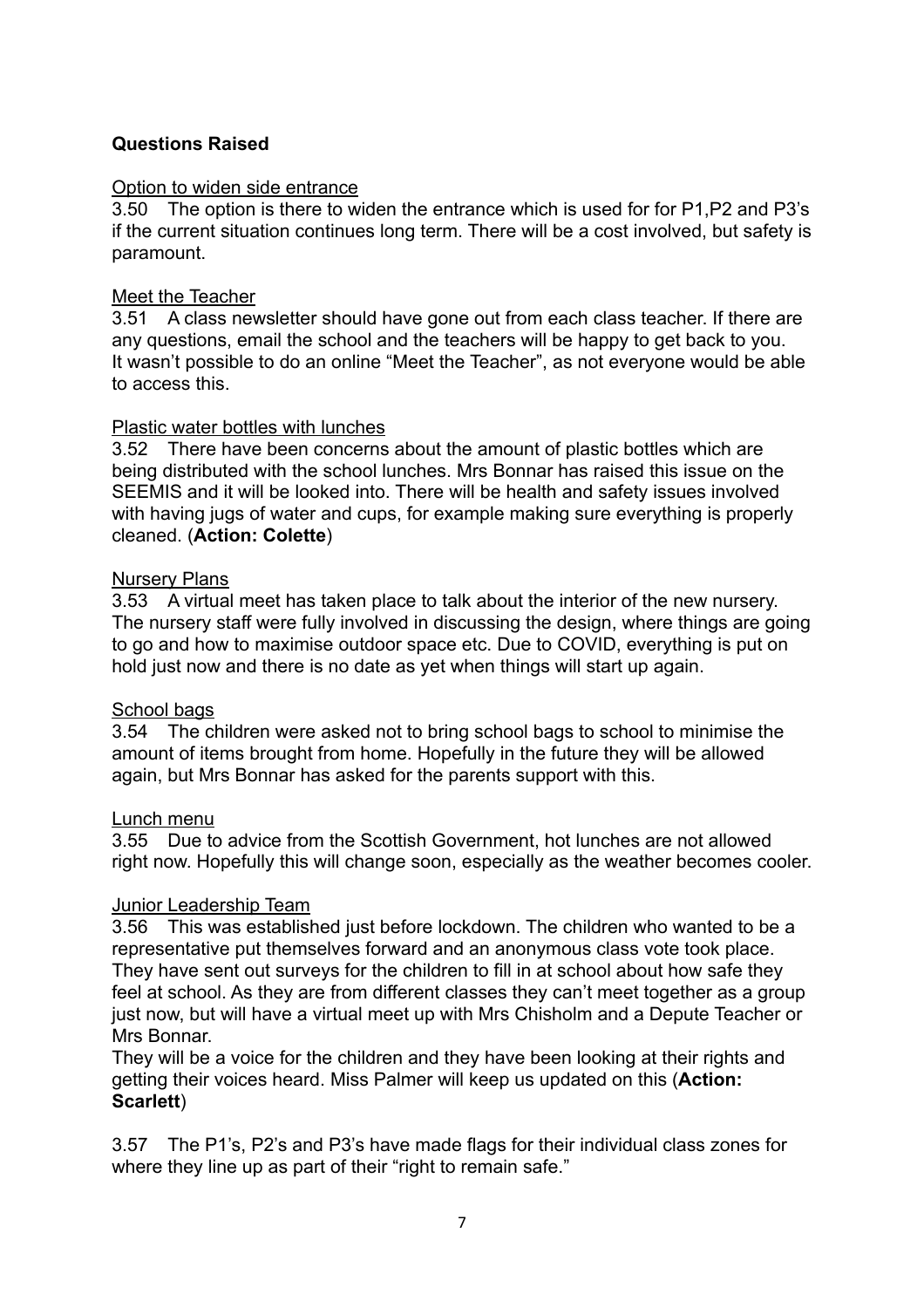### **Further Comments**

3.56 Parents have expressed their thanks and delight that the teachers have kept in touch when their child was off from school, and this feedback will be passed on at the staff meeting.

3.57 Some parents, however, have had no communication from teachers when their kids were off school and Mrs Bonnar agreed that communication needs to be the same throughout the school and they will work on this and endeavour to get it right.

3.58 The office staff are extremely busy at the moment and under a lot of pressure and Mrs Bonnar expressed her thanks for everyones patience. Mrs Bonnar will look into getting more phone lines to help with the volume of calls.

The school is minimising the amount people coming into the foyer, so if you need to contact the school it is best to email them at

admin[@pinkie-st-peters.elcschool.org.uk](mailto:admin@pinkie-st-peters.elcschool.org.uk) or leave a message on the phone, and then the class teacher can phone back.

Mrs Bonnar will check with the teachers whether they can be emailed directly via their googlemail or edubuzz email addresses. (**Action: Colette**)

3.59 A query was raised about whether it would be better to use Google forms to send out the digital inclusion survey, rather than via text. Although the forms are a great way to collate all the information, it was decided to use a text message to get a faster response and also to try and include as many people (some may not have access to use goole forms).

It was said that a short URL link can be put into the text message which would bring people to a mobile optimised google form which would then collate all the responses easier. Miss Palmer will look into this (**Action: Scarlett**).

3.60 The text message for the digital inclusion survey caused some parents to panic as they weren't sure what was going on. Extra information will be added to texts in future to make things clearer.

# **4. Communication**

4.1 There were several gaps in the communication sent out to new P1 parents, and that some were not receiving emails despite having updated the school with their email addresses. Some of this was down to typos and was rectified as soon as it was apparent. Also, there was a SEEMIS update which meant the school wasn't getting all the information needed from some of the feeder nurseries, and due to lockdown the nurseries couldn't be contacted. The school tried their best to communicate to everyone, and Mrs Bonnar apologises that this wasn't always the case.

4.2 Mrs Bonnar will check with one of the lead officers for communication to look at the SEEMIS and to check why it isn't working as it should. (**Action:Colette**)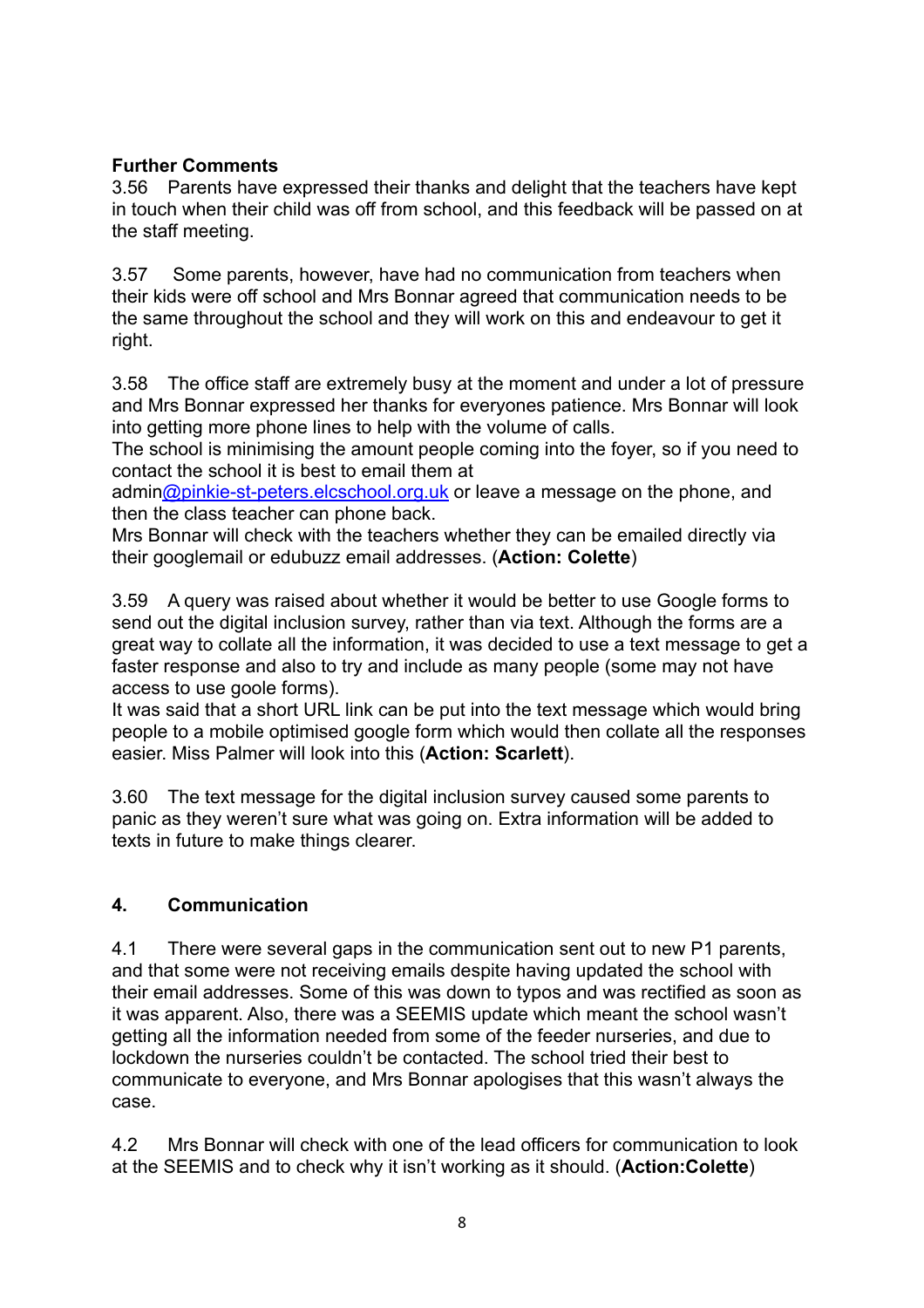## **5. Photography**

5.1 The feedback of the school photographs has generally been positive, with the majority happy. The company offers the chance to re-take a photo if needed. The school however is open to suggestions.

### **6. P7 Hoodies**

6.1 There will be a digital ordering form to order duplicate hoodies, and to minimise cash handling it was decided that parents and carers would pay via PayPal to keep the Pinkie Parents account separate. This will be set up as soon as possible.

### **7. Treasurer's Update**

7.1 The opening balance is £4,727.65, but this includes an out of date cheque from easy fundraising, so the actual balance is £4,673.61

- 7.2 £710.37 came out for P7 hoodies 6.2a This was done in two instalments of £3.44.64 and £365.73
- 7.3 £154.69 has come in from easy fundraising

7.4 Still waiting for the missing cheque which was sent back due to being out of date.

7.5 The closing balance is £4,117.93

7.6 The P7 Hoodies are the main commitment at the moment, as well as up to £100 per class if requested, and £1 per pupil for Christmas presents.

### **8. Fundraising Update**

8.1 The two biggest fundraising events of the year were missed due to lockdown the marathon stall and the summer fair.

8.2 There is still a healthy amount in the bank, so there is no panic just now.

8.3 For the next 6 months minimum, fundraising will take a back seat.

8.4 Need to be conscious of what people have gone through over the past few months when asking for money.

8.5 An option this year is to do Christmas cards, if the school is able to collect the art work needed. This will be done via an automated service with parents ordering via a website. Mrs Bonnar is more than happy to do this, but will check the Covid regulations and get back to us (**Action: Colette**).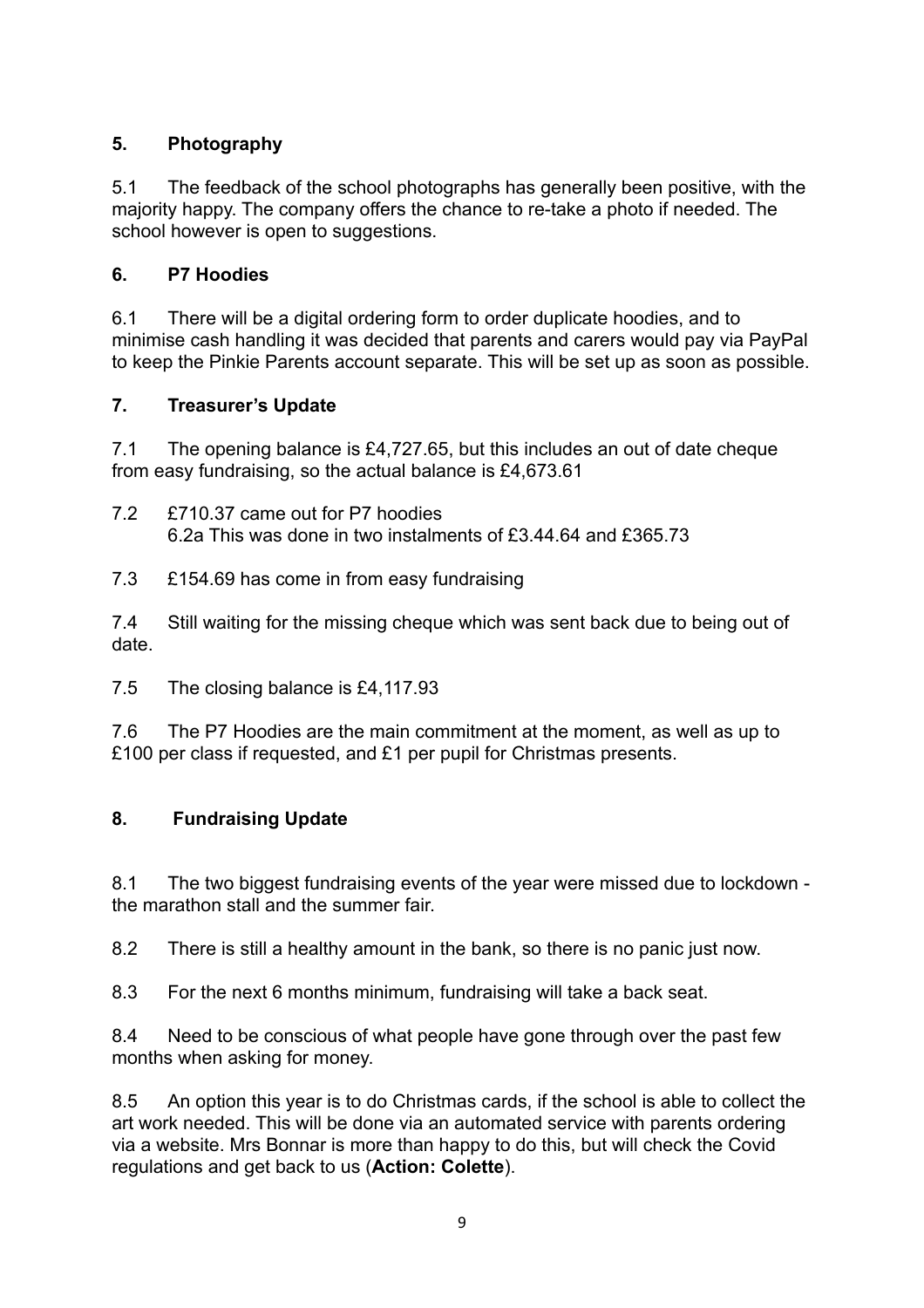8.6 There will not be a Halloween disco this year, so instead we are looking at the possibility of the kids to dressing up and having a best costume competition or Halloween quiz with money donated to Pinkie Parents.

Mrs Bonnar is more than happy for this to go ahead, as long as nothing is breaching the Covid rules.

8.7 The After School Club are doing tote bags for Christmas this year, and so Pamela will get together with Kirsty from the after school club and maybe work together. (**Action: Pamela**)

## **8. PEF/SIP Subgroup Update**

8.1 The SIP has been a continuation from the following year, and it has been evaluated as well as looking at what the children's expectations at Pinkie are by filling out a survey on Google forms. Most of it is about embedding what was already there and to focus on being a nurturing school.

8.2 A virtual meeting on the SIP would be good, with the children being able to take part as well. Happy for anyone to be involved with the school improvement plan.

8.3 A google form was also sent out to help with the PEF planning, and how to move it forward. Looking at reconnecting and recovering as well as enhancing the devices.

8.4 The school has taken on a speech and language therapist.

8.5 A virtual meeting on the PEF group would be very welcome.

8.6 Part of what is on the SIP/PEF planning is the cost of the school day, which is ongoing.

8.7 Stephanie will email the members of the Pinkie Parents to ask if anyone would like to join the SIP or PEF groups. (**Action: Stephanie**).

8.8 Colette will put together a paragraph or a clip to explain to new parents what the SIP and PEF groups are. (**Action: Colette**).

### **9. Next Meeting**

9.1 The next meeting, which is the AGM, will take place on the 5th October.

9.2 The meeting will be chaired by Colette Bonnar, with the Chair and Treasurer each giving their reports.

9.3 Suzanne Douglas will step down from being chair, as her two years are up.